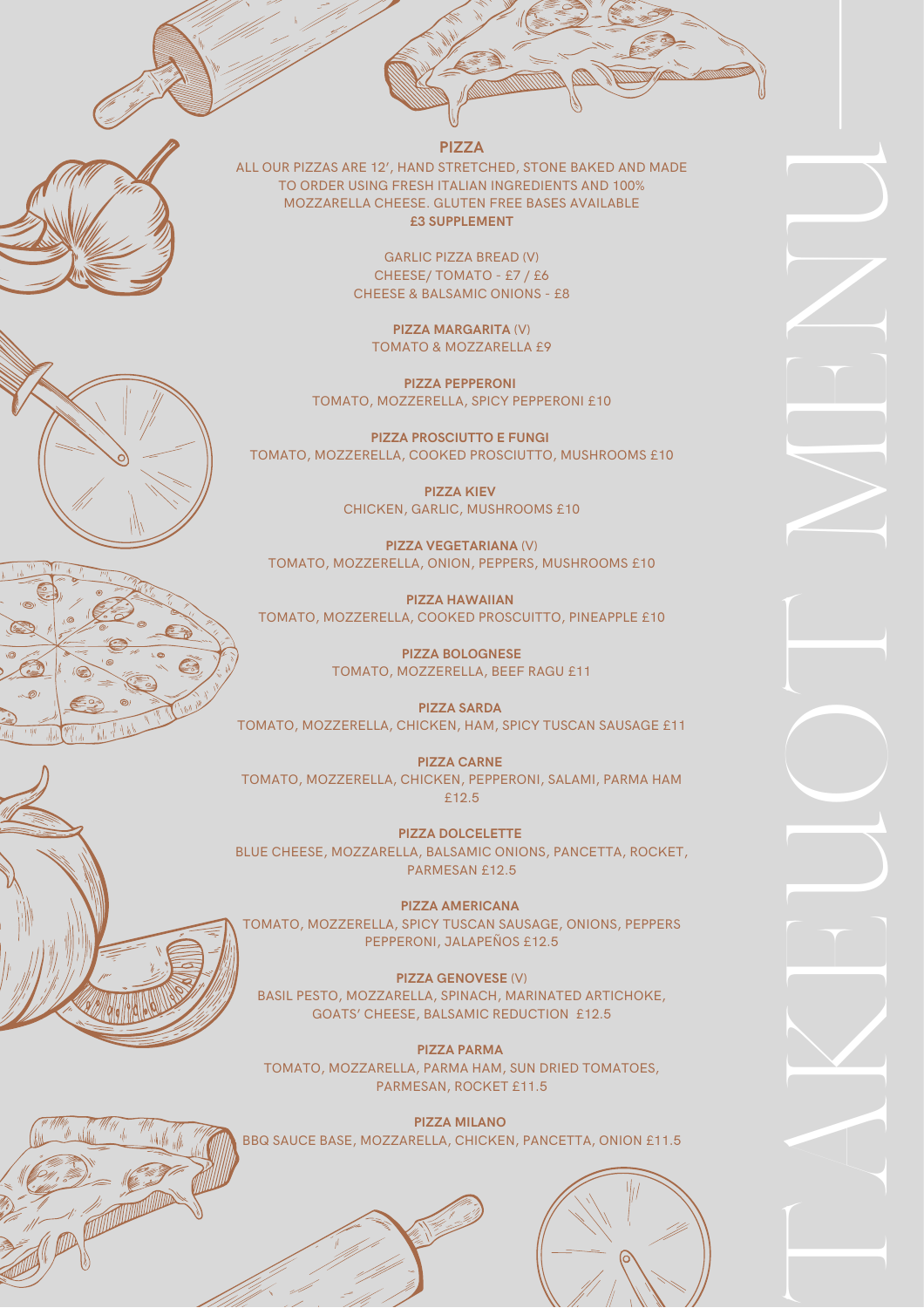



**BURGERS** BRIOCHE BUN, SALAD GARNISH, HOMEMADE CHIPS

**VERCELLI BEEF BURGER** 6OZ BEEF PATTY, SMOKED CHEESE, BACON, RELISH £10

 **VERCELLI CHICKEN BURGER** CRISPY BUTTERMILK CAJUN CHICKEN BREAST, LEMON & BLACK PEPPER MAYO £10

> **CHEESEBURGER** 6OZ BEEF PATTY, CHEDDAR CHEESE £9

 **BBQ BEEF BURGER** 6OZ BEEF PATTY, BACON, BBQ SAUCE, SMOKED CHEESE £10

**CHICKEN & PARMESAN BURGER** CRISPY BUTTERMILK CHICKEN BREAST, GARLIC MAYO, PARMESAN £10

**THE BIG JACK** 2 X 6OZ BEEF BURGER, GHERKINS, VERCELLI SAUCE, CHEDDAR £13

## **PASTA AND RISOTTO**

**RIGATONI SALMONE** SMOKED SALMON, GARLIC, NAPOLI, CREAM £10

**RIGATONI BOLOGNAISE** TRADITIONAL BEEF RAGU, PARMESAN SHAVINGS £10

**RIGATONI CIPOLLE** (V) RED ONION, RED PEPPERS, OLIVES, GARLIC, NAPOLI SAUCE £8.5

**LASAGNA AL FORNO** LAYERED PASTA SHEETS, BEEF RAGU, MOZZARELLA, PARMESAN, BÉCHAMEL SAUCE £11

> **SPAGHETTI CARBONARA** PANCETTA, PARMESAN, BLACK PEPPER, CREAM £11

**FETTUCCINI BASILICO** BASIL PESTO, CHICKEN BREAST, GARLIC, MASCARPONE £11

**SPAGHETTI TUSCANA** SPICY TUSCAN SAUSAGE, GARLIC, NAPOLI SAUCE, FRESH CHILLI £8

**RISOTTO POLLO E ASPARAGI** (GF) CHICKEN BREAST, ASPARAGUS, CREAM, PARMESAN £11

**RISOTTO FUNGHI** (GF) CHESNUT MUSHROOMS, GARLIC, CREAM, TRUFFLE, PARMESAN £11

## **STARTERS AND SIDES**

- SPICY MEATBALLS (GF) £6

- POTATO SKINS (GF, V) £3
- CHIPS (GF, V) £3
- SWEET FRIES (GF, V) £3.5
	- SKINNY FRIES (GF, V) £3.5
- ONION RINGS (V) £3.5
- MIXED LEAF SALAD (GF, V) £3
- ROCKET, PARMESAN, SUN DRIED TOMS, BALSAMIC SALAD (GF, V) £4
- TRUFFLE & PARMESAN CHIPS (GF, V) £4
- BACON FRIES MAPLE BACON, MATURE
- CHEDDAR, VERCELLI SAUCE (GF) £4.50

**DIPS** ALL DIPS £1

- GARLIC MAYONNAISE
- BBQ SAUCE
- SWEET CHILLI SAUCE
- SWEET CHILLI MAYONNAISE
- LEMON & BLACK PEPPER MAYONNAISE

 $\begin{bmatrix} \phantom{-}\end{bmatrix}$ 

A

 $\geq$ 

E

 $\overrightarrow{ }$ 

O

 $\begin{bmatrix} \phantom{-} \end{bmatrix}$ 

M

E

N

 $\overrightarrow{ }$ 

**IMPORTANT NOTICE: IF YOU HAVE ANY ALLERGIES OR INTOLERANCES, YOU MUST TELL THE MEMBER OF STAFF TAKING YOUR ORDER.**